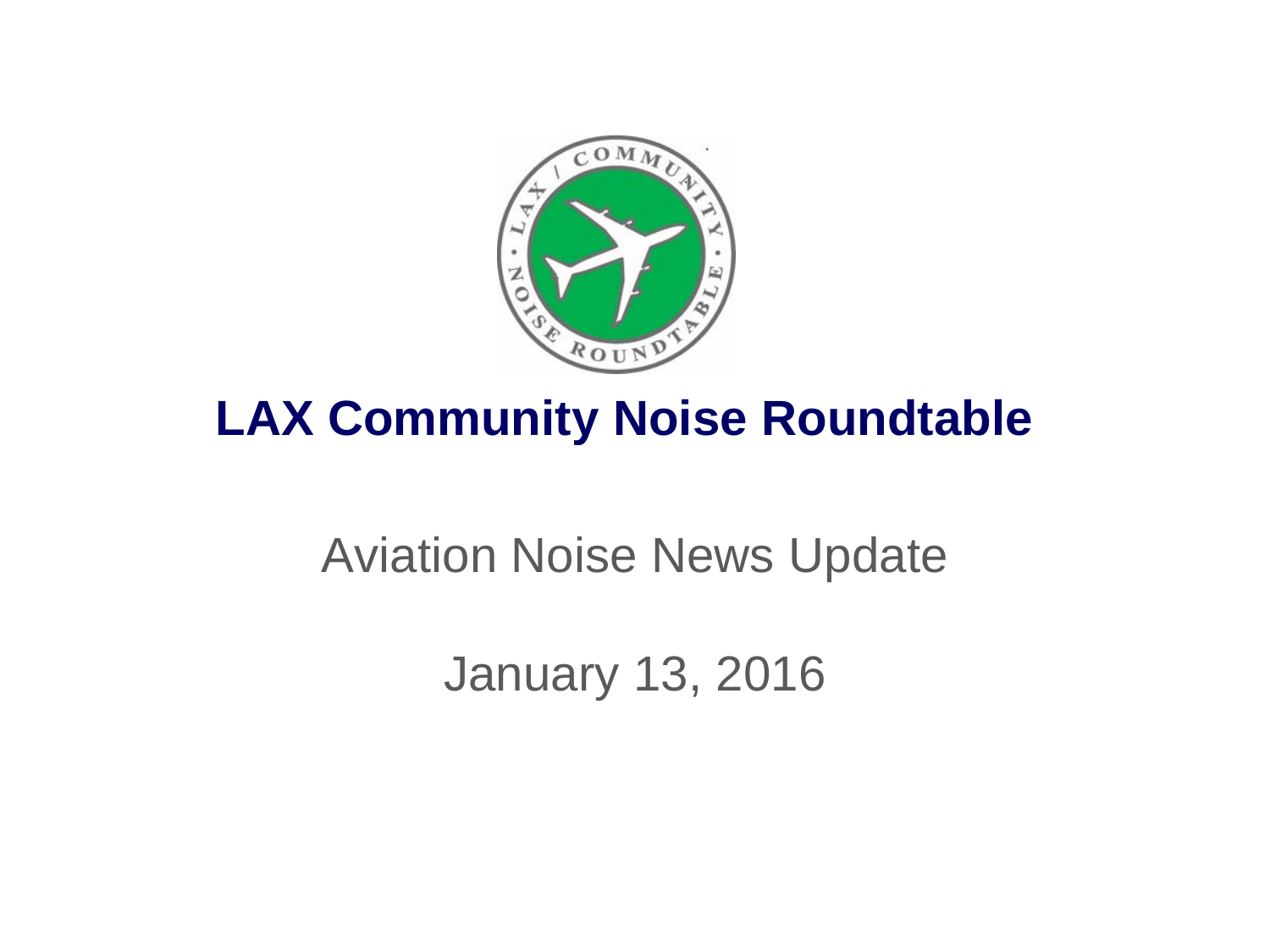### **Consolidated Appropriations Act of 2016**



- **On December 18, 2015, President Obama signed into law the bipartisan Consolidated Appropriations Act of 2016**
- **The Act is a \$1.15 trillion omnibus spending bill that funds numerous federal agencies and their related programs through September 30, 2016**
- **The Act provides \$16.3 billion in funding to the FAA including:**
	- **\$9.9 billion for operations**
	- **\$3.35 billion for the Airport Improvement Program**
	- **\$2.9 billion for NextGen implementation**
	- **\$31 million for the Airport Cooperative Research Program**
- **The Act did not include an increase in the passenger facility charge (PFC) cap as requested by airport operators**
- **The Act also did not address the privatization of FAA's air traffic control function, which was supported by several airlines**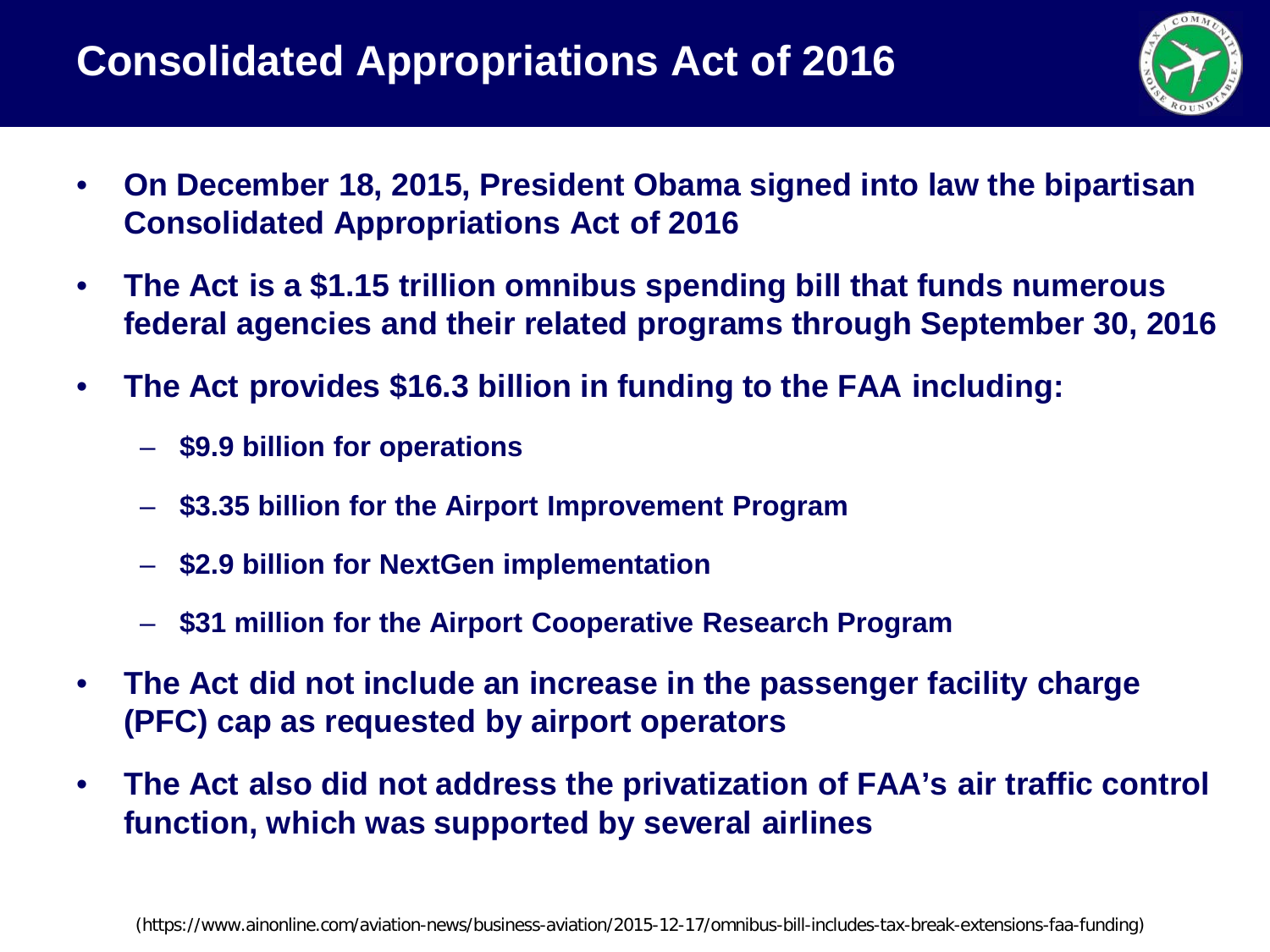

- **The Act also includes a provision requiring the FAA to improve its approach to involving communities and airports in the implementation of NextGen Performance-based Navigation (PBN) procedures**
- **The Act directs the FAA Administrator to "complete and implement a plan which enhances community involvement techniques and proactively addresses concerns associated with" PBN procedures**
- **The Act also requires the FAA to update its Community Involvement Manual within 60 days of the Act's passage**
- **The updated Community Involvement Manual must be transmitted to several House and Senate committees within 180 days of the Act's enactment**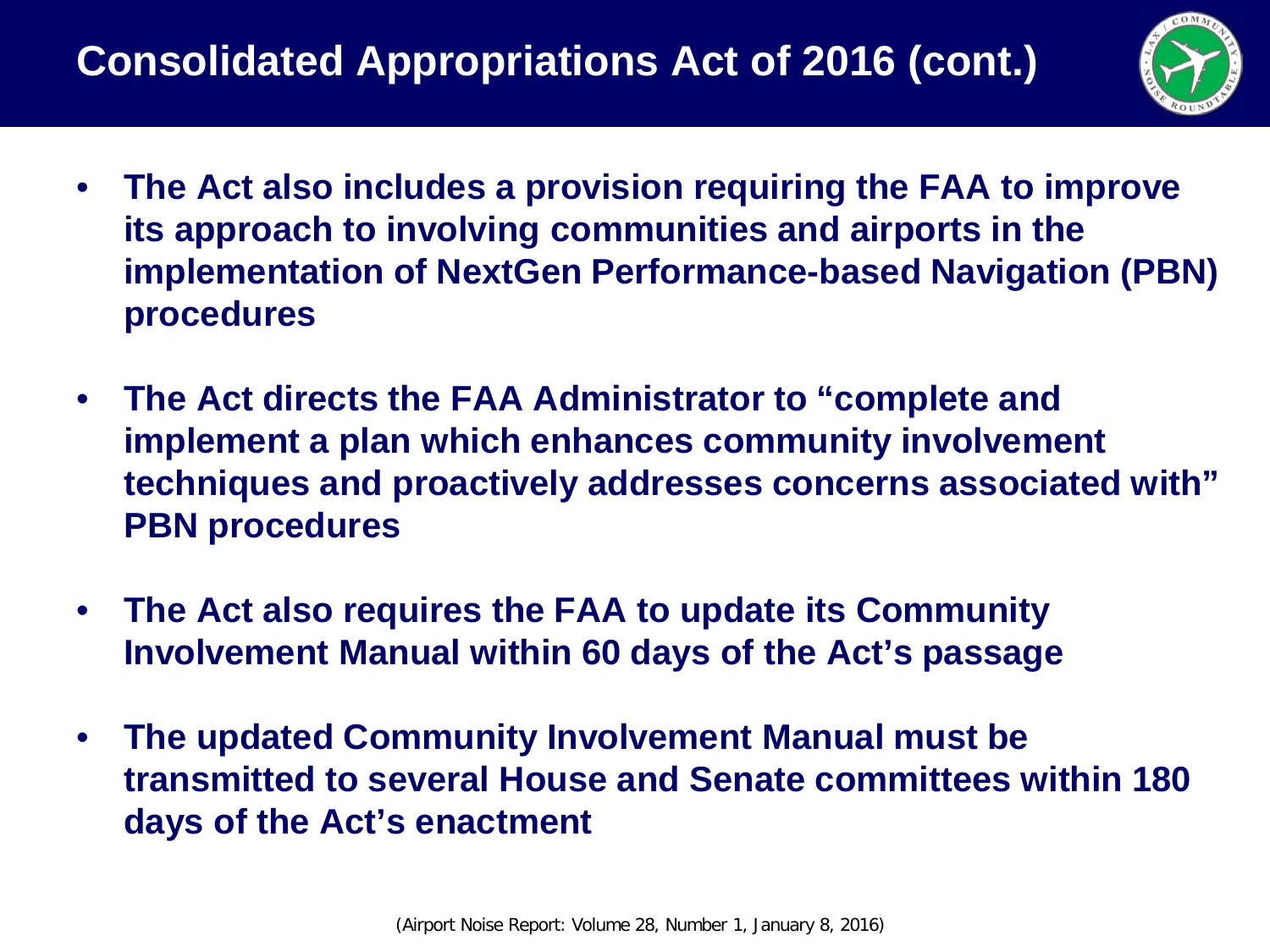### **Plan to Spread Nighttime Noise at O'Hare**



- **The City of Chicago unveiled plans to rotate nighttime runway use at Chicago-O'Hare International Airport**
- **The 52-week schedule would rotate arrival and departure runways during the period from 10 pm to 6 am and would not repeat the same runway combinations for eight weeks "to the extent possible"**
- **The City's plan also includes early turns designed to place aircraft over the least populated areas by using PBN technology**
- **The plan will be submitted to the O'Hare Noise Commission for approval prior to the City submitting it to the FAA**
- **No timetable has been set for implementing the plan**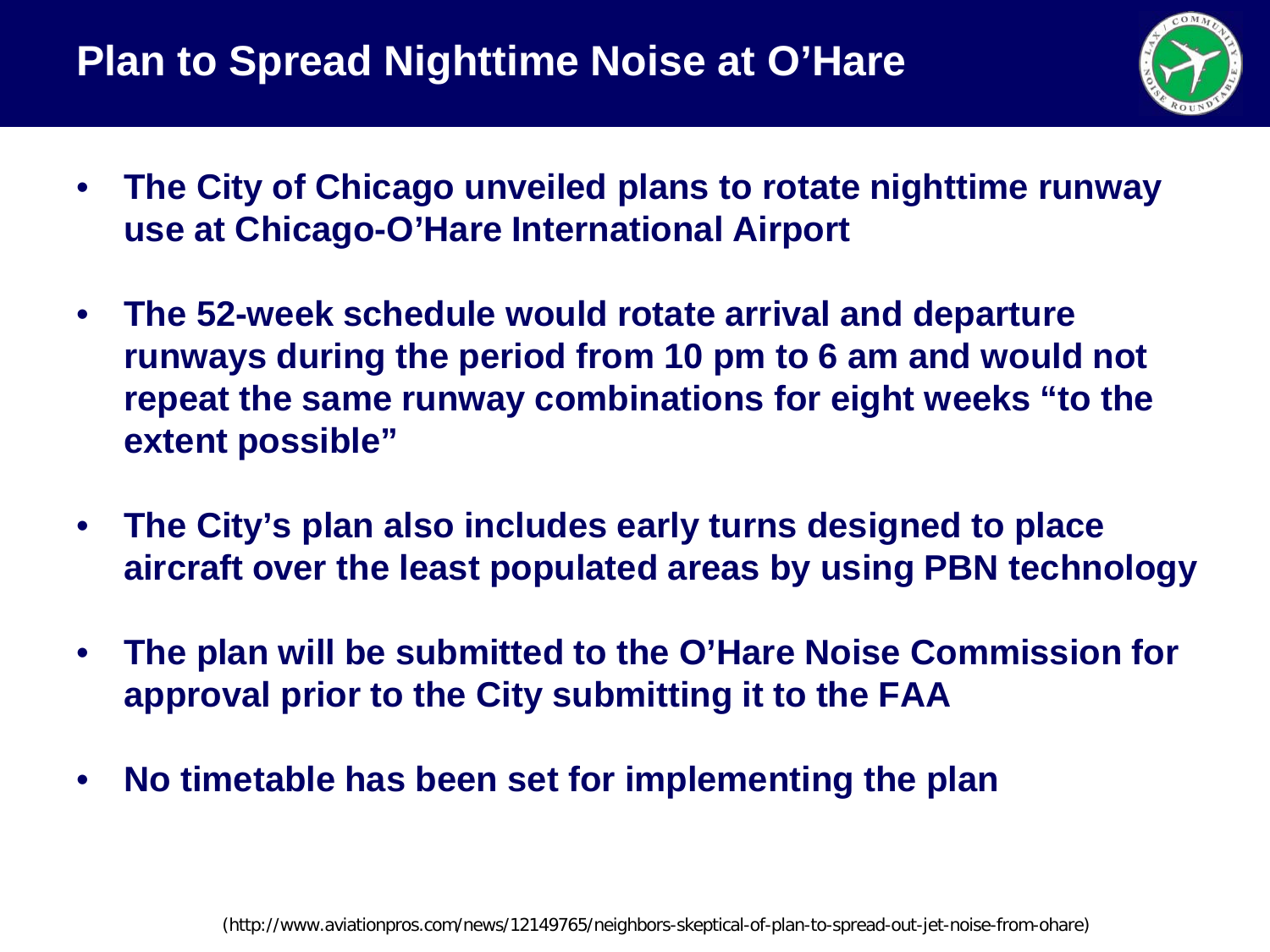

- **On December 3, 2015, Representative Joe Crowley (D-Queens) reintroduced The Silent Skies Act (H.R. 4171)**
- **The bill directs the FAA to issue regulations prior to December 31, 2016 requiring all U.S commercial aircraft to meet Stage 4 noise standards**
- **The Act would require the phase out of aircraft that do not meet the Stage 4 standards by 2037 by phasing out 25 percent of these aircraft every five years**
- **The Act would also require that beginning in 2017 all newly manufactured aircraft must meet ICAO's Chapter 14 standards**
- **Under the Act, a partnership grant program would develop new, noise-reducing technologies with a portion of the sales of those technologies feeding back into the program**
- **Crowley said, "Through fleet replacement and investment in new technologies, quieter airplanes are an achievable goal."**

(http://crowley.house.gov/press-release/vice-chair-crowley-reintroduces-silent-skies-act-curb-aircraft-noise-pollution)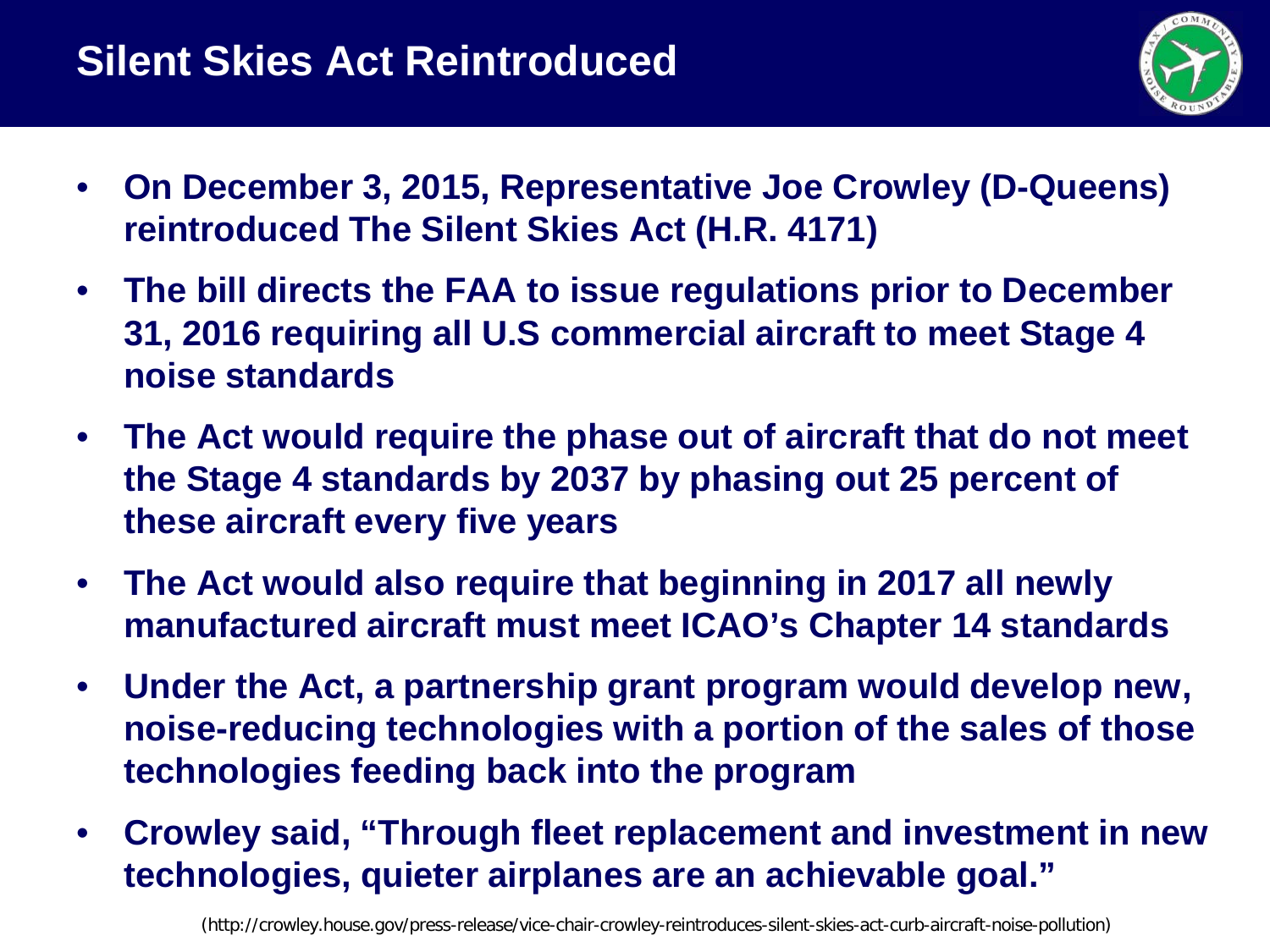

- **On December 8, 2015, Boeing Aircraft Corporation rolled out the first 737 MAX 8 from its Renton, Washington plant**
- **Boeing stated that the 737 MAX 8 program is exactly on the schedule that was set over four years ago with the first flight of the aircraft is planned in early 2016**
- **The 737 MAX 8 features several new technologies including the CFM International LEAP-1B engines and a new type of winglets**
- **The 737 MAX 8 has a 40% smaller noise footprint than the 737-800**
- **Sixty customers have ordered 3,000 of the MAX family aircraft**
- **Southwest Airlines has 200 737 MAX aircraft on order with an additional 191 options**



Photo Credit: Boeing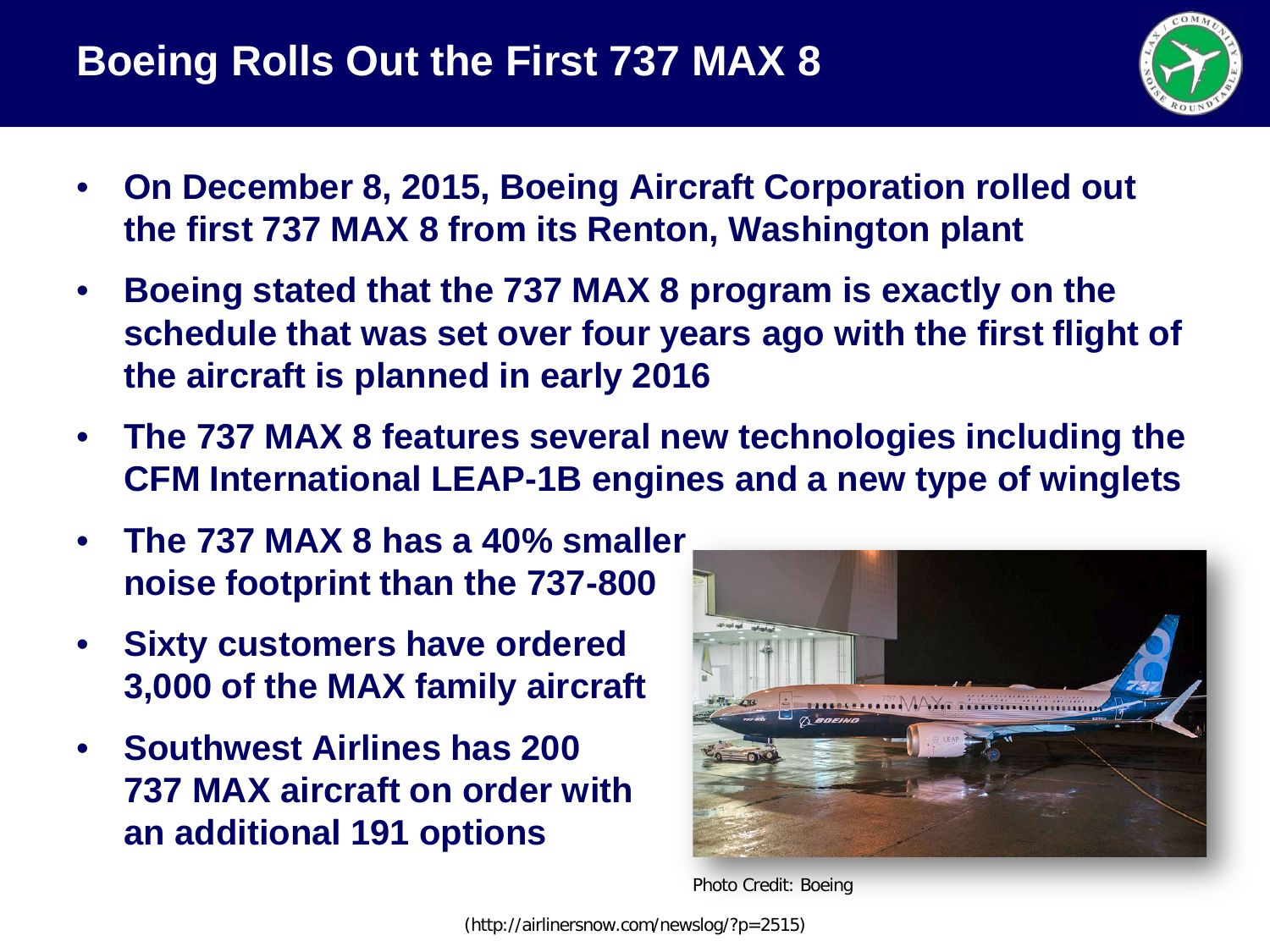### **Boeing Delivers Record Number of Aircraft in 2015**



- **Boeing delivered a record 762 airplanes in 2015, which exceeded its 2014 mark by 39 aircraft**
- **The delivery of these aircraft continues the airlines' trend of "up gauging;" replacing older aircraft with quieter aircraft with greater seat capacity**
- **Boeing had net orders for 768 aircraft in 2015, which brings its total unfilled orders to 5,795 aircraft**
- **"We had a solid year of orders in 2015, maintaining a strong, balanced backlog that will help ensure a steady stream of deliveries for years to come," said Boeing Commercial Airplanes CEO Ray Conner.**